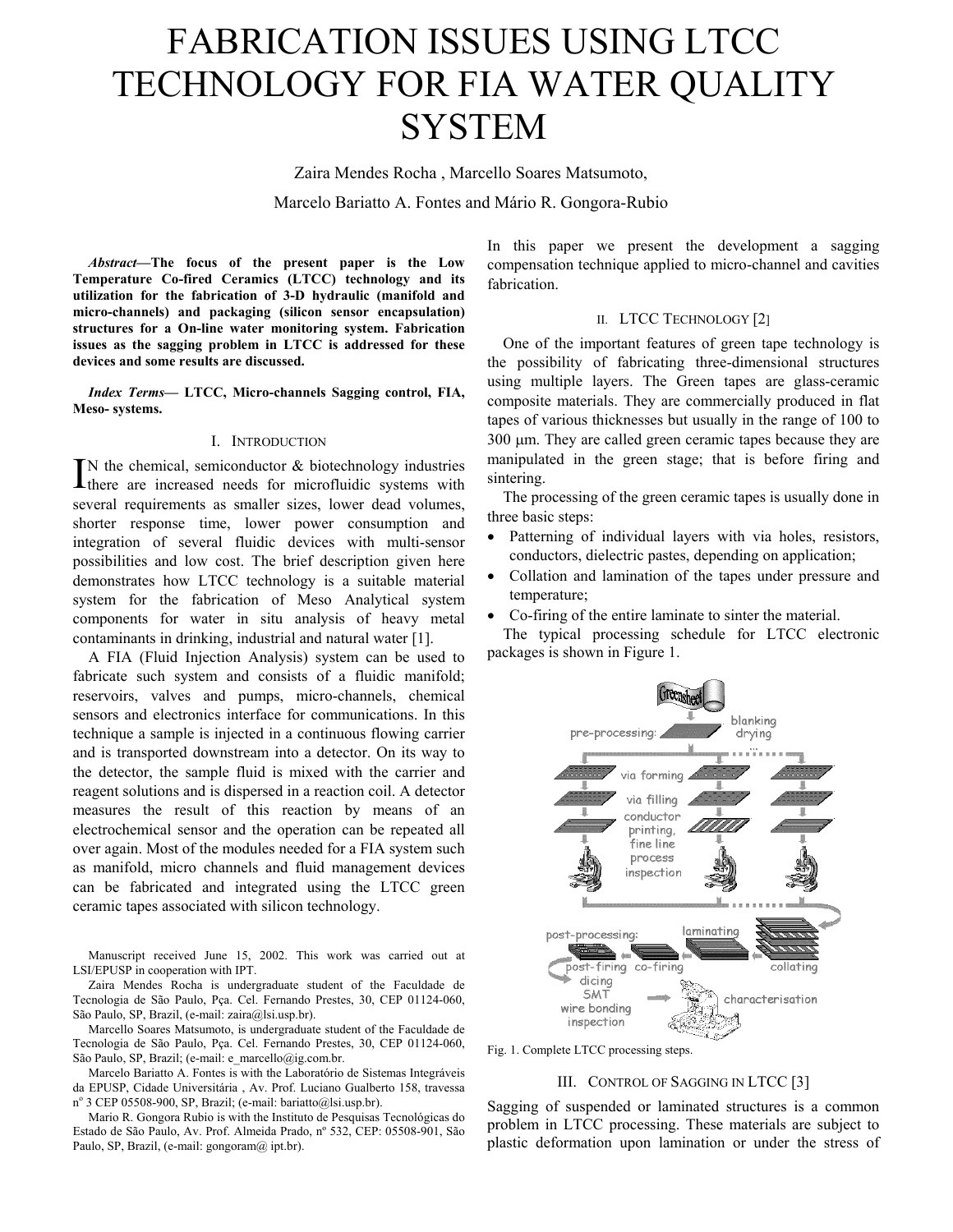body forces once the glass transition temperature of the glass binder is reached during sintering.

There are three main strategies used to compensate or reduce the sagging problem:

- Deposition of thick films to compensate auto-supported structures;
- Use of sacrificial materials
- Use of fugitive phases

The use of fugitive phase materials that may disappear or flow during sintering is the strategy utilized at this time.

It is possible to use graphitic carbon black as fugitive phase when sintering is accomplished in a neutral or just slightly oxidizing atmosphere. The gasification of the graphitic carbon (reaction with oxygen to form carbon mono, and dioxide) is slow and little graphite is lost before the bridging or suspended ceramic structure becomes rigid.

After that point, one can open the furnace to air and burnoff the graphitic carbon. Samples were fired with structures where the feature size is large enough for the sagging to be evident and easily measured.

## IV. EXPERIMENTAL PROCEDURE

Micro-channels using LTCC can be implemented in a simple way, in this case three layers are enough to fabricate the channel. Top layer makes media interconnection, middle layer makes the channel itself (that could be straight, in L, Y, U, spiral or any desired complex shape); bottom layer makes the device base, as shown in Fig. 2 below.



### Fig. 2. Micro-channel implementation using LTCC

Several micro-channel and cavity configurations had been tested specially for large hydraulic and aspect ratio in order to test the compensation scheme.

For processing devices, individual layers are stacked, registered, and laminated to yield the desired structure. Heat and pressure are applied to the stack to complete the lamination process using pressures of 3000 PSI, at 90°C.



Fig. 3. Sintering profile for sagging control

The laminates are then ready for sintering, which is done with a special sintering profile. During the sintering process the tapes shrink in all dimensions. DuPont 951 tape shrinks 14 % in the x, y plane and 15 % along the z-axis and this can be compensated for in the design process. The sagging

compensation can be accomplished by changing the temperature sintering profile and the furnace atmosphere controlling the air/nitrogen ratio. A possible sintering profile modification for sagging control is shown in Fig. 3.

#### V. RESULTS AND DISCUSSION

Several processing tests were worked-out in order to verify compensation latitude. Various cavities and micro-channels with different aspect ratio from 1-10 to 1-60 were tested showing the great compensation potential of the technique. In Fig. 4. is depicted a photo of a sintered cavity without and with carbon black paste.



Fig. 4. Sintered cavity without and with carbon black paste.

Straight Micro-channels were successfully fabricated using the carbon black paste compensation technique, in Fig. 5. is presented a set of micro-channels with different aspect ratio.

|  |  | $\begin{array}{ccccc}\n\bullet & \circ & \circ & \circ & \circ\n\end{array}$ |                                                                                                 |                                                                                                              |  |
|--|--|------------------------------------------------------------------------------|-------------------------------------------------------------------------------------------------|--------------------------------------------------------------------------------------------------------------|--|
|  |  |                                                                              | $\begin{array}{c cccc}\n\bullet & \bullet & \bullet & \bullet & \bullet & \bullet\n\end{array}$ | o                                                                                                            |  |
|  |  |                                                                              | 600000                                                                                          |                                                                                                              |  |
|  |  |                                                                              |                                                                                                 |                                                                                                              |  |
|  |  |                                                                              | 000000                                                                                          |                                                                                                              |  |
|  |  |                                                                              | 0 0 0 0 0 0                                                                                     |                                                                                                              |  |
|  |  |                                                                              |                                                                                                 |                                                                                                              |  |
|  |  |                                                                              |                                                                                                 |                                                                                                              |  |
|  |  |                                                                              |                                                                                                 | $\begin{array}{ccccccccccccccccc} \circ & & & & & \circ & & \circ & & \circ & & \circ & & \circ \end{array}$ |  |
|  |  |                                                                              |                                                                                                 |                                                                                                              |  |

Fig.5. Fabricated LTCC straight Micro-channels

## VI. SOME APPLICATIONS

Let's take as an example of LTCC hybrid technology application in meso-systems, a well known analytical technique: FIA. In this technique a sample is injected in a continuous flowing reagent then mixed and transported downstream into a detector. At this time we will show how the sagging prevention technique can contribute to the fabrication of one important part of the FIA system: the sample-reagent mixer device.

Measurements performed by Moon in straight conduits display linear pressure drop for low Reynolds numbers [4].

Micro-channels displays low Reynolds numbers so liquids fall in a laminar regime and they mix mainly by diffusion. When a bend is added to the micro channel it behaves as a passive mixer, because of a local turbulent flow in the bend, so a meander coil of micro-channels will mix liquids quite well in a moderate time, figure 6. depicts a LTCC based 3D